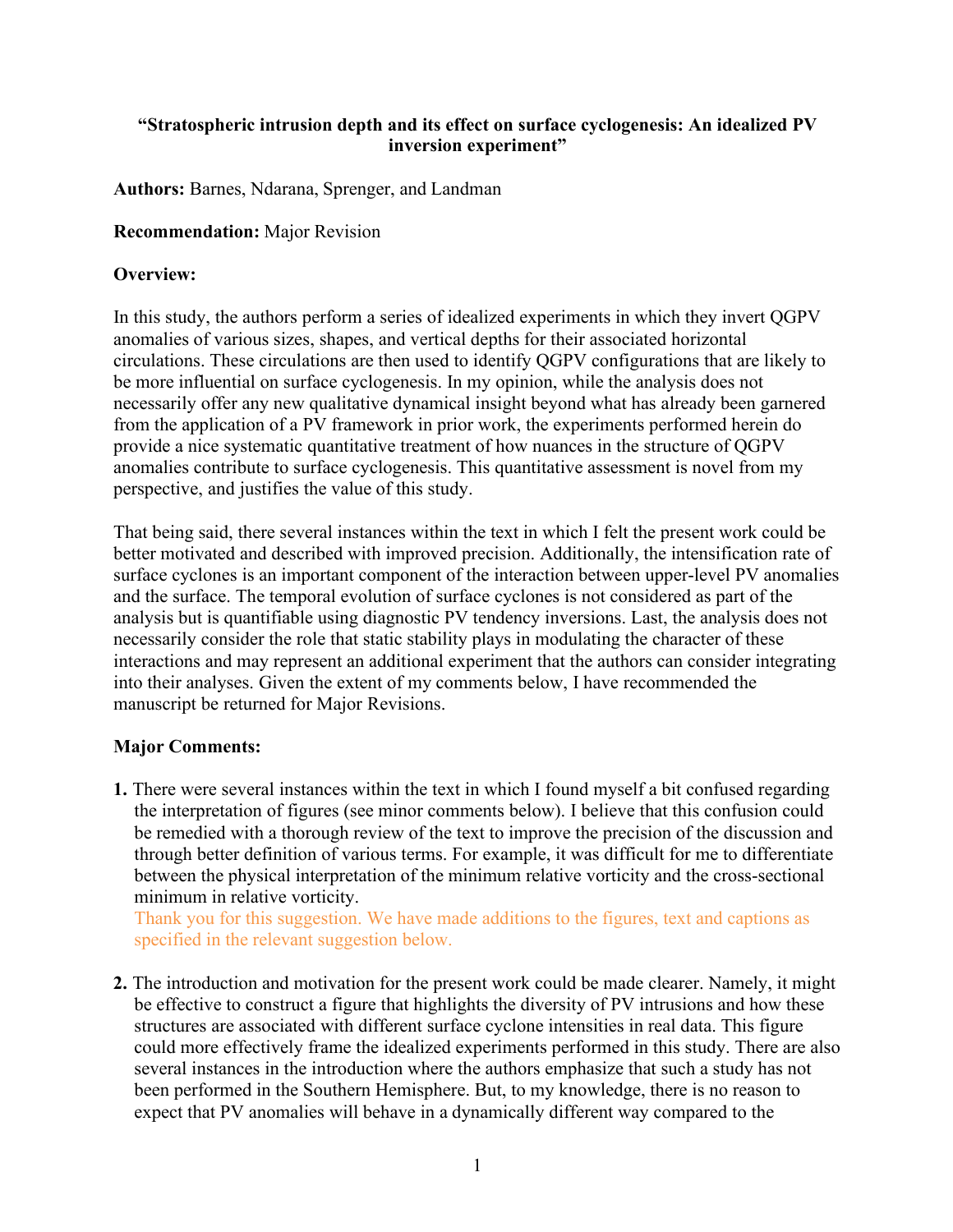# Northern Hemisphere. Therefore, I recommend this discussion should be either more strongly motivated or eliminated from the text.

The reviewer makes a very valid suggestion. The work was inspired by two papers preceding this work – one of a case study of PV induced COLs and surface lows and another of a climatology of COL extensions associated with PV intrusion depths. Both are cited in this work. It is felt that this serves as justification for the diversity of PV intrusion scenarios tested in this study. Although real world cases could additionally be shown here, this may take away from the idealized feel of the work and make it rather lengthy. We appreciate this suggestion, but have opted to not include at this stage.

- **3.** The authors do not perform a temporal diagnosis of the evolution/development of cyclonic circulations at the surface in their idealized experiments, but such an analysis can be performed in a diagnostic sense using either QGPV (e.g., Breeden and Martin 2018) or Ertel PV (e.g., Davis and Emanuel 1991). I wonder whether the application of this diagnostic framework for examining the instantaneous intensification rate of surface cyclones would bolster the analysis. It is also not clear in the text why QGPV is adopted over Ertel PV. At the very least, this choice should be justified in the context of the proposed applications. The reviewer proposes a very interesting question regarding temporal diagnoses. The idealized setup reflects instantaneous changes of the parameters that are induced by the various PV anomalies. Although we did consider including temporal aspects visa case studies as was performed in Breeden and Martin (2018), it was decided that this would confuse the direction of the work. We therefore decided to the work limited to instantons changes and analysis. We hope that future work will entail the utilization of a dynamical core etc which we can then use to analyze temporal changes such as those proposed by the reviewer.
- **4.** One element that is not explicitly considered in the idealized experiments is the role of static stability. Namely, those PV anomalies that are situated in a less stable environment are able to more effectively induce cyclogenesis. Could an experiment be run that considers varying the static stability of the environment? Additionally, the inversion of QGPV requires the specification of a reference atmosphere. It is not clear from the text what the authors have selected as their reference atmosphere, unless I may have missed it.

The reference atmosphere is described in the experimental setup section. The analysis of varying static stability environments was not considered here. We would however like to do this in future more intensely by looking at various aspects of the stability of the environments including low-level inversions etc. It believed that this could be best achieved by use of a full dynamical core which would also include temporal aspects of the stability of the environment (for eg. How is a low-level inversion degraded by PV anomaly?)

**5.** It is somewhat difficult to compare the various experiments because the summary figures (e.g., Fig. 9) feature different values along their y-axes. To better enable a comparison between experiments, I'd recommend standardizing these y-axes across all similar plots. Thank you for this suggestion. We have standardized all of the y-axes in the plots specified.

# **Minor, Specific, and Typographical Comments:**

*Abstract*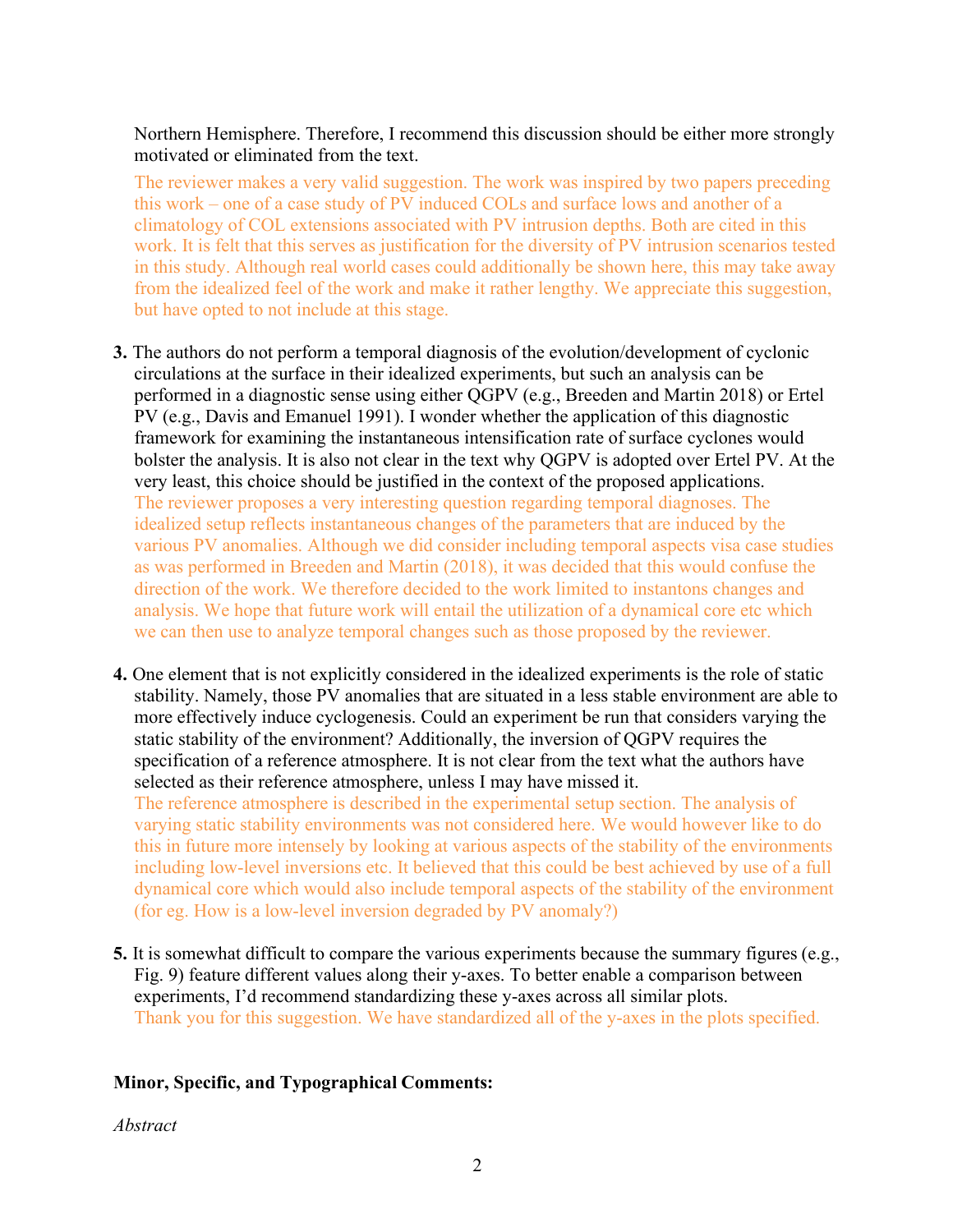L15–16: I am a bit confused by the discussion in these lines. Namely, L15 states that horizontal extent is more important, whereas the next line states that vertical depth is important in dictating the strength of the circulation – both of which can be used to characterize cyclone intensity. Could these lines be clarified to better describe the respective influences of the vertical and horizontal extent of the stratospheric PV anomalies?

L17–18: This relationship in this sentence has to be true by definition, and I wonder whether it could be deleted to make more room to better clarify the nature of the relationships described in  $L15–16.$ 

The abstract has been reconfigured to clarify the above as suggested. In essence, wider anomalies result in a greater decrease whilst relative vorticity on increases marginal whilst the reverse is true for surface relative vorticity changes.

#### *1. Introduction*

L41: The specification that "high PV" corresponds to negative values should occur earlier in the manuscript when this terminology is first used. I also believe it could be made clearer earlier in the introduction or abstract that the focus of the manuscript will be on Southern Hemispheric anomalies to avoid any potential confusion imparted on a reader.

The abstract has been amended in order to introduce the idea that the present study takes place in the Southern Hemisphere and introduce the idea that high-PV are negative anomalies in this study.

L44–45: The vertical depth of the circulation induced by the PV anomaly in Fig. 1 is also a function of the static stability. Namely, the lower static stability in the troposphere compared to the stratosphere allows the circulation induced by the PV anomaly to penetrate deeper towards the surface. Some reference to the thermodynamic environment in which the PV anomaly is embedded could benefit the discussion at this juncture in the text.

The static stability settings used within this study are added into the experimental setup section to reference the thermodynamic environment used within this study

L51: In the context of this study, cyclogenesis is described as a near-surface phenomenon. Consequently, I found the reference to cyclogenesis occurring throughout the stratosphere to be a bit confusing. Could this line be revised for improved clarity?

The use of cyclogenesis for the theoretical experimental framework and results have been removed which should clarify the lines referenced by the reviewer

L61: Why is it expected that the influence of PV anomalies will be different in the Southern Hemisphere compared to the Northern Hemisphere? I believe this claim may require stronger motivation/explanation.

The study in reference here is in relation to a climatology of PV intrusions in relation to COLs. The hemisphere in which it is performed is therefore highly relevant to the distribution of these phenomena etc.

The mathemathics and theories of the influence of PV anomalies is hemispheric independent and so for the purpose of this study may not be critical to the result obtained, as the reviewer suggests. We have therefore trimmed our references to it being a southern hemispheric study extensively. However, we have left some reference to this study being from a southern hemispheric perspective as we believe that this type of study in a SH context is rare. We hope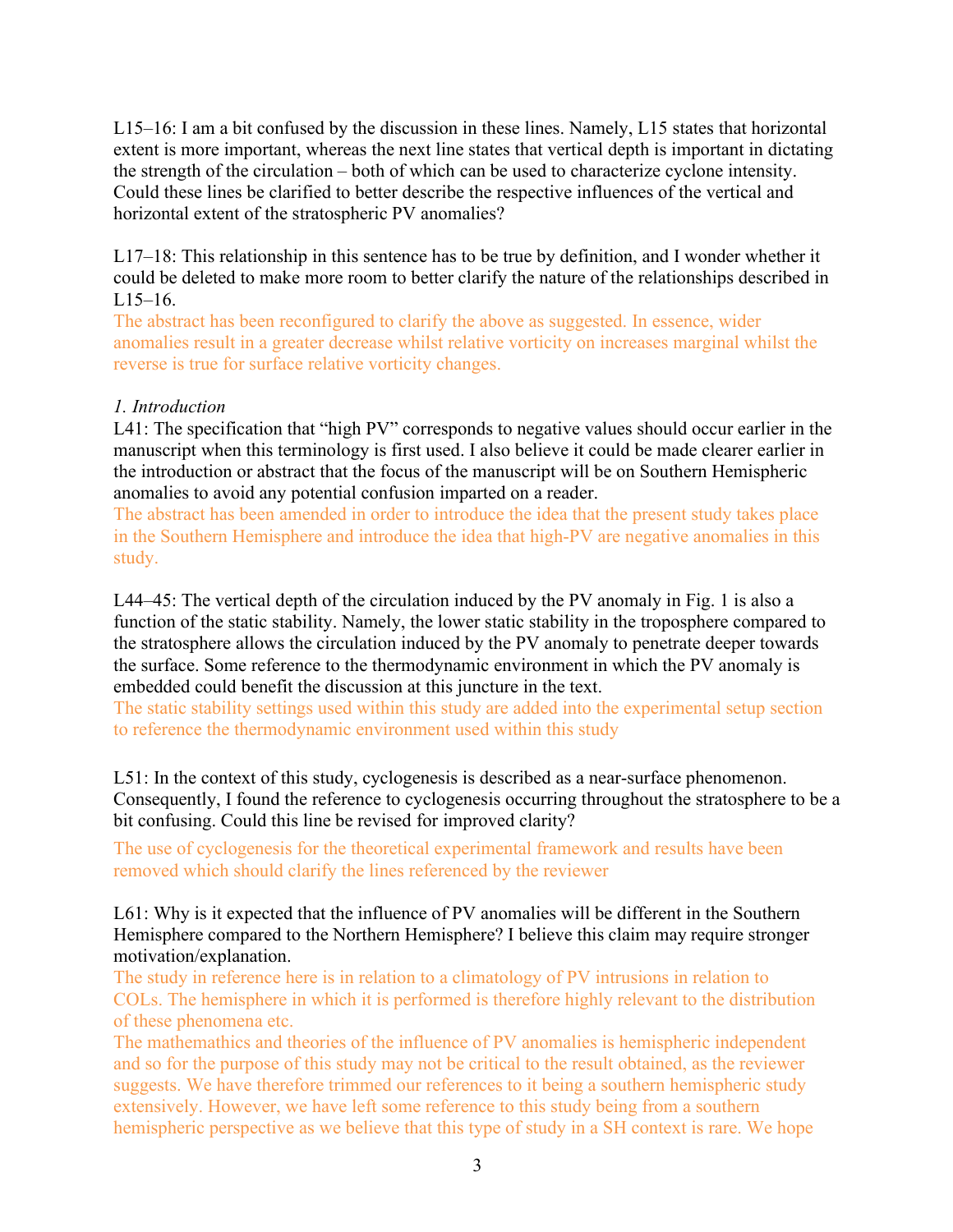that the fact this study is performed from a SH point of view can help to stimulate further work in our region.

L62–63: The term "stratospheric tropopause" is not accurate, since the tropopause represents the interface between the troposphere and the stratosphere. The typo has been removed and reference to "tropopause" only is made.

L64: The acronym, "COL", has not yet been defined in the manuscript. The acronym COL has now been defined

L64–66: It is not clear to me how this conclusion follows from the previous sentences in the paragraph. Consider a revision to improve the clarity of the discussion.

The COL extension climatology by Barnes et al. (2021a) was based on real-case reanalysis data. As reanalysis data, climatological averages and composites were used, the isolated effect that the PV intrusions studied by Barnes et al. (2021a) had on surface cyclogenesis was not considered.

L72: As in L61, it is not clear why the physical influence of cyclonic PV anomalies will differ between the Northern and Southern Hemisphere simply because the sign of PV is negative in the Southern Hemisphere.

The mathemathics and theories of the influence of PV anomalies is hemispheric independent and so for the purpose of this study may not be critical to the result obtained, as the reviewer suggests. We have therefore trimmed our references to it being a southern hemispheric study extensively. However, we have left some reference to this study being from a southern hemispheric perspective as we believe that this type of study in a SH context is rare. We hope that the fact this study is performed from a SH point of view can help to stimulate further work in our region.

L72–73: This sentence is somewhat redundant with the statement that ends in L70. Consider whether it could be deleted.

We agree! The sentence has been deleted and incorporated into L70.

## *2. Methodology*

L89: The Davis (1992) study focuses on the inversion of Ertel PV rather than QGPV, for which the system of equations for performing the inversion features nonlinear terms. For QGPV, the differential operator is linear, which does return a unique solution using successive overrelaxation.

L114–119: I found this discussion to be a bit confusing. Could you clarify more as to why the tropopause is defined differently within the inversion algorithm? We have tried to reword this section in order to clarify this.

L121: Is the "specified DT" the height of the tropopause above ground level needed for the algorithm or the –1.5 PVU isosurface? The specified DT is the height of the tropopause needed for the algorithm

L127: Is the intent to refer to the left panel of Fig. 3 in conjunction with this discussion? I ask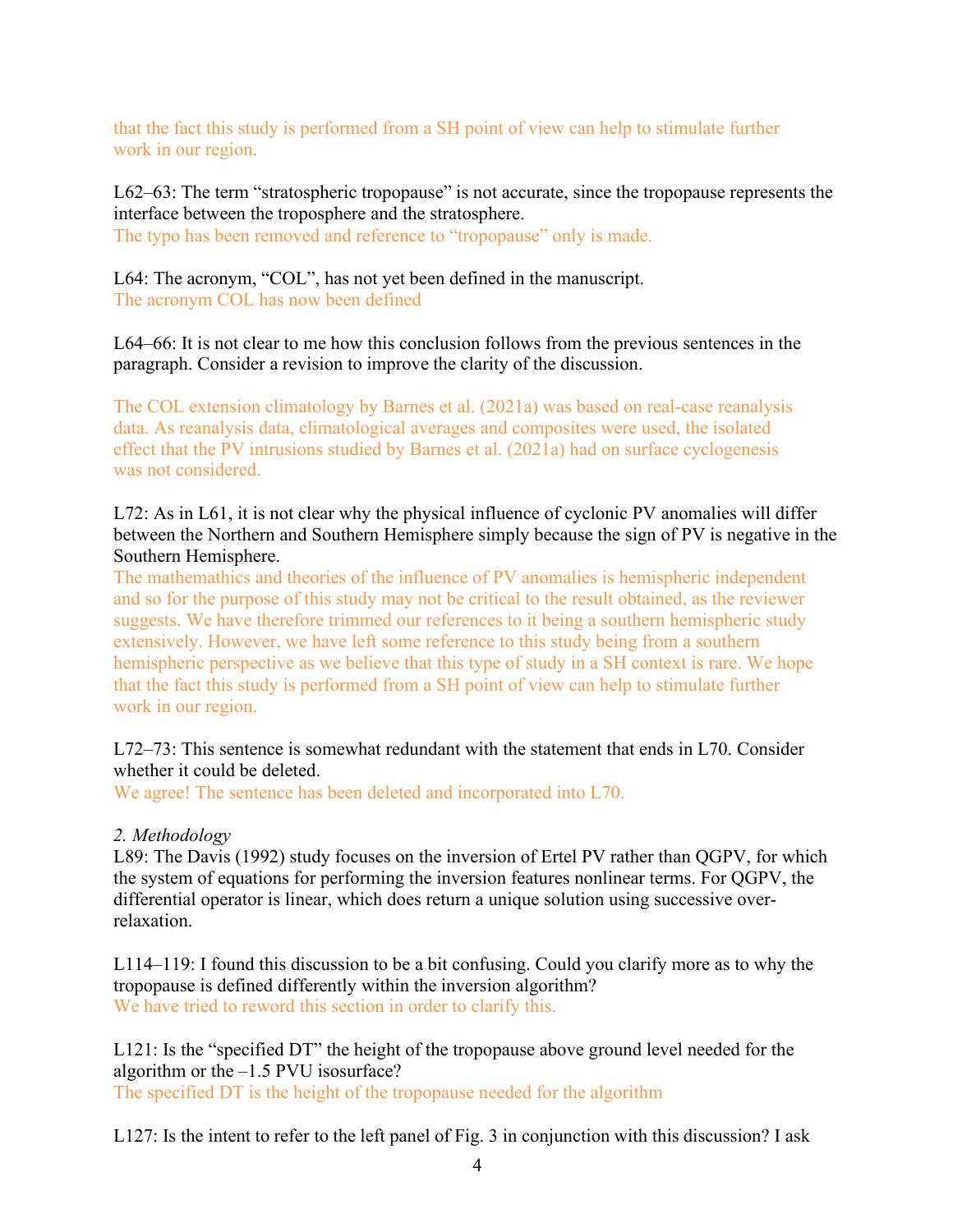because the right panel of Fig. 3 does not show any pressure contours. The reference to "(right)" has been removed. The intention was to discuss Fig. 3 holistically

L205–210: I found this discussion concerning vorticity thresholds to be a bit confusing. Are you basically looking for areas near the surface that feature vorticity with the magnitude described in the text? Or are you looking for areas where the circulation induced by the upper-level PV anomalies features vorticity of a particular magnitude at the surface. L213–215: To what extent are the results sensitive to the selection of these vorticity thresholds?

The discussion concerning these cyclogenesis thresholds has been removed. The aim was to try and quantify the strength of cyclogenetic forcing but reviewers and readers found this comparison to cyclogenesis (with a temporal component implied) confusing. We have therefore removed this section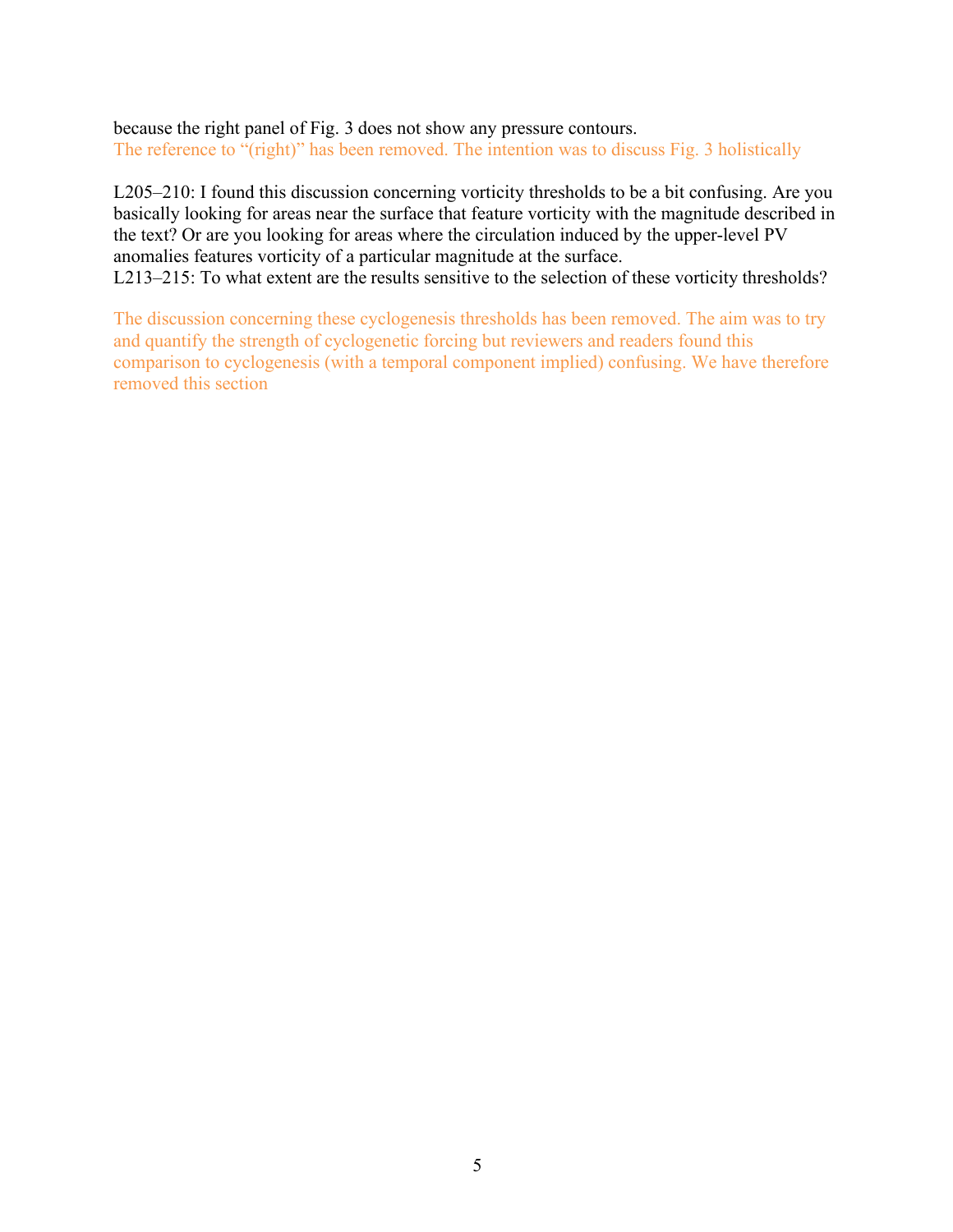# *3. Results*

L244: If referring to a line of constant pressure here and elsewhere in the manuscript, "isobar" is more descriptive than "isohypse".

Description of the surface pressure in terms of isobars has been removed as a result of our effort to separate the induced response and cyclogenesis type arguments.

L297–298: This particular sentence, as currently written, is a bit confusing. Would it be possible to rewrite it for further clarity? Similarly, I found L300–301 to also be confusing, which may require an edit for further clarity.

This description has changed as a result of our effort to separate the induced response and cyclogenesis type arguments.

L359–365: Could a plot of static stability be produced to help illustrate this effect more clearly?

L392: Arguably, this claim may be best reserved until after the final few experiments have been introduced (i.e., anomaly intensity has not been considered yet). Unless the goal here is to refer to the vertical extent of the anomaly. If so, a revision may be necessary to make that point clearer.

The intention was, as you refer, to refer to the vertical extent of the anomaly. We have tried to clarify this point with some minor wording tweaks.

The results in Experiments 1 and 2 imply that the proximity of a stratospheric intrusion to the surface has a larger impact on inducing deeper and enhanced cyclonic circulation at the surface than the vertical extent or size of the intrusion itself.

L406: Would it be possible to expand further on how this result may be an artifact of the basic state?

L421–427: I'm having a bit of a difficult time verifying some of these values against those plotted in Fig. 14. Could the text be revised to more clearly reference where these results are drawn from.

We have revised the text as suggested. In essence, there are minor differences in the meridional mid-tropospheric velocities but none really at the surface.

"Minimum cross-sectional relative vorticity decreases by 3x10-5s-1 from the low to high anomaly amplitude scenarios, whilst the maximum meridional velocity decreases by 1m.s-1 around the anomaly. Anomalies of all magnitudes tested induce similar cyclogenetic forcing upon the surface. Both the induced surface pressure and relative vorticity are comparable throughout the scenarios tested."

L436–440: Could a figure be produced that shows the characteristic PV structure associated with these categories in real cases. This may help to visually motivate the forthcoming experiment.

L445–446: It is not clear what this particular statement is referring to. For some reason our reference was left out of this sentence. This should clear up this issue.

L459–460: This statement is a bit difficult to verify. Namely, Fig. 16 suggests that the magnitude of the relative vorticity decreases with increasing width of the anomaly, which is counter to the discussion in this section. I think my confusion here may stem from difficulty understanding how the cross-sectional relative vorticity is calculated/defined.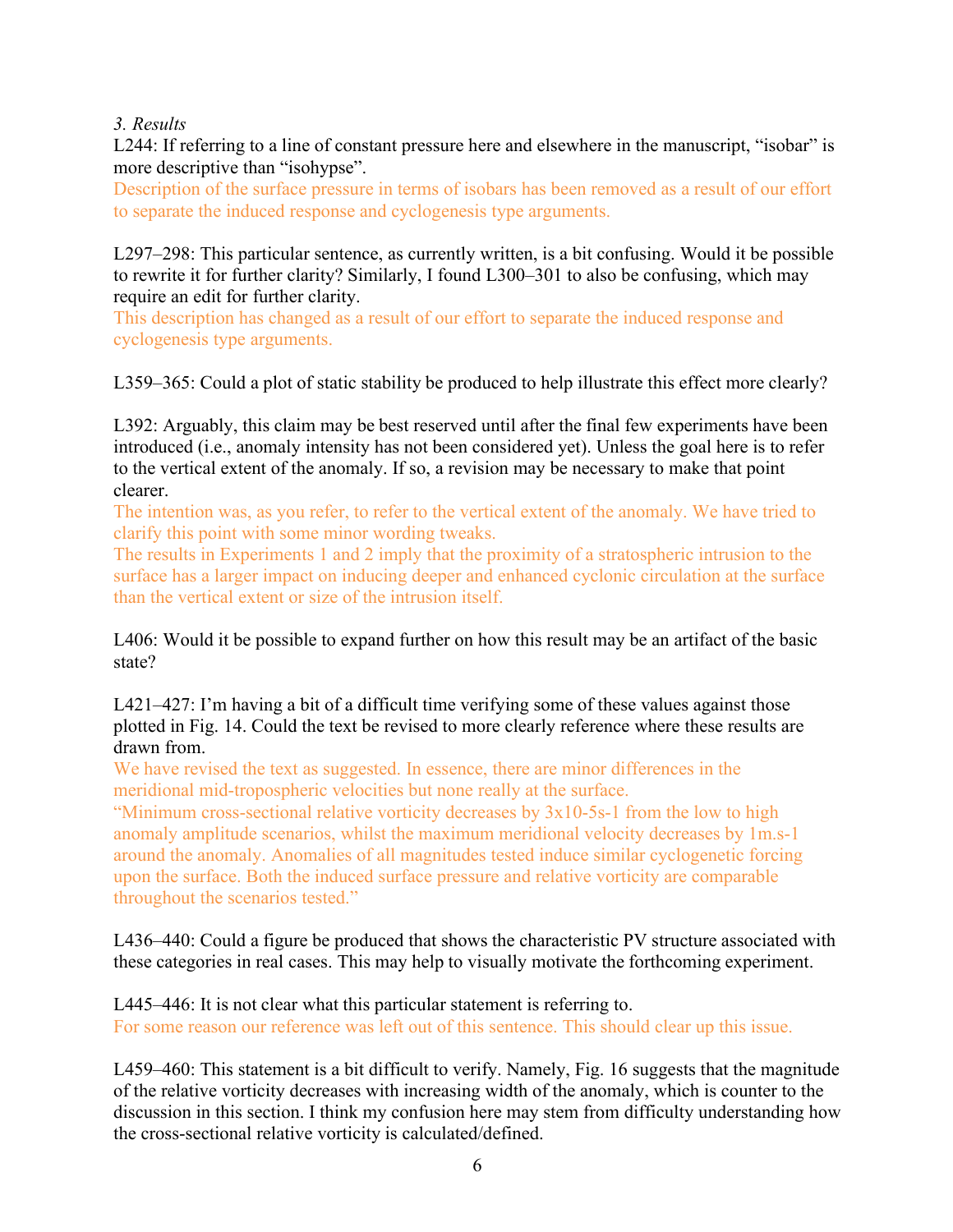We have tried to improve our arguments with respect to the lines indicated "The intrusion width changes result in a change in the geometry of the resultant jet core which appears thinner and shorter the thinner anomaly, whilst the broader anomaly results in a visibly broader and longer jet core, affecting almost the entire cross-sectional domain. Although stronger velocities are observed in the troposphere as a result of broader intrusions, the mid-tropospheric relative vorticity increases sharply for broader intrusions (Figure 16). The larger magnitude relative vorticities induced by thinner intrusions are the result of the circulation, even though with lower velocity, being confined to a smaller horizontal region around the anomaly."

L462: For greater specificity, it may be worth stating that this 1 hPa corresponds to a pressure *perturbation* – as a "lower central pressure" would typically correspond to a stronger storm. The line specified has been updated as per the suggestion in order to indicate that we are referring to a surface pressure anomaly

## *4. Discussion and Conclusion*

L520–525: These few lines may be a bit redundant with the discussion in the previous paragraph. Consider whether these lines could be deleted without any loss of content.

In this paragraph we state that it is the height of the intrusion AGL that is more critical than the intrusion size itself. The previous paragraph talks to the depth experiments taking into account a similar tropopause height.

## *Figures and Tables:*

Fig. 2: Would it be possible to specify the contour interval for PV in the caption? Added as per reviewer suggestion

Fig. 5: It is not clear to me from the flow chart why all the experiments connect with the basic state box. It may be clearer to put the basic state box at the top of the image and then have all experiments flow beneath it.

As a result of this suggestion and that of the other reviewers we have converted this flow chart to a Table in order to improve how the variation of these experiments reads.